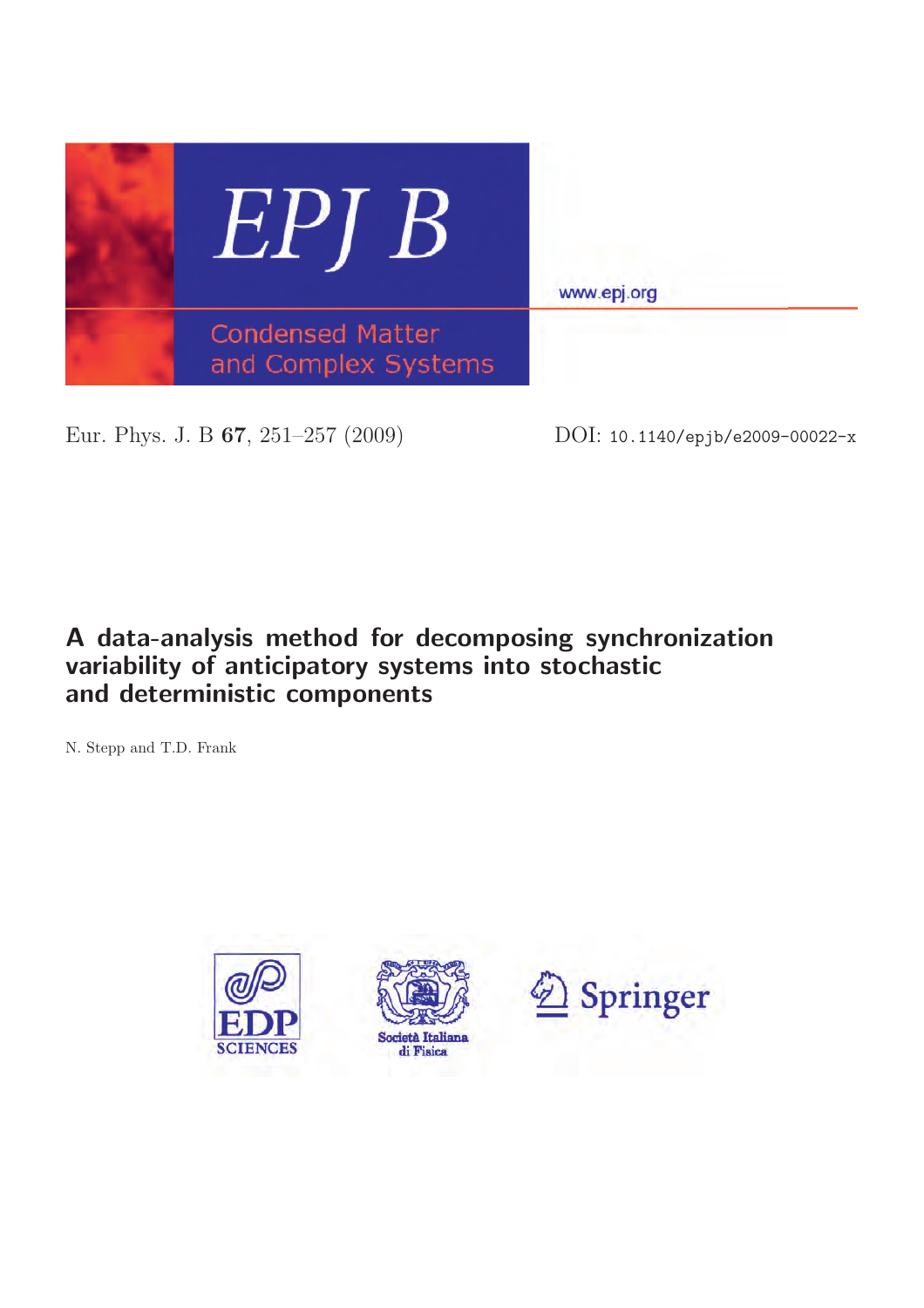**THE EUROPEAN** 

PHYSICAL JOURNAL B

Eur. Phys. J. B 67, 251-257 (2009) DOI: 10.1140/epjb/e2009-00022-x

Readin Argan

# A data-analysis method for decomposing synchronization variability of anticipatory systems into stochastic and deterministic components

N. Stepp<sup>1,2,a</sup> and T.D. Frank<sup>1</sup>

Center for the Ecological Study of Perception and Action, University of Connecticut, 406 Babbidge Road, Storrs, CT 06269, USA

<sup>2</sup> Haskins Laboratories, 300 George St, New Haven, CT, USA

Received 20 October 2008

Published online 22 January 2009 - ⓒ EDP Sciences, Società Italiana di Fisica, Springer-Verlag 2009

Abstract. Synchronization has been shown to be a valuable concept in the field of nonlinear dynamics and dynamical systems in general. Deviation from perfect synchronization results from an interplay of deterministic coupling forces and stochastic fluctuating forces. When the exact details of these two sources of variance are unknown, it becomes useful to estimate them directly from data. To this end, we develop a data analysis method for estimating parameters associated with these deterministic and stochastic components. The method relies on separating their respective contributions to synchronization error. We focus on the case where a slave system synchronizes with the future of a master system, so-called anticipating synchronization.

**PACS.** 02.30.Ks Delay and functional equations - 05.45.Tp Time series analysis

#### 1 Introduction

When two dynamical systems  $x$  and  $y$  are coupled, it becomes possible for those systems to synchronize [1]. One particular form of synchronization requires that the difference between states of the two systems is minimized. The difference between the states  $x(t)$  and  $y(t)$  may be zero just in case the two systems are exactly synchronous in time. It is also possible that this difference deviates from zero while the difference between  $x(t - \tau)$  and  $y(t)$  or the difference between  $x(t)$  and  $y(t-\tau)$  become zero, where  $\tau$ denotes a synchronization lag. Taking the signal  $x(t)$  as our reference point in the former case we are dealing with lagged synchronization, whereas in the latter case we have anticipatory synchronization.

Synchronization (whether ordinary, lagged or anticipatory) plays an important role in human-machine interactions and master-slave systems in general  $[2,3]$ . The synchronization error between master and slave depends on the coupling between them and the perturbations to which the slave is subjected. In particular, the variability of the synchronization crucially depends on master-slave coupling on the one hand and the coupling of the slave to noise sources on the other hand [4]. Figure 1 illustrates this issue.



Fig. 1. Sources of synchronization variability. Synchronization variability, or synchronization error, has two major contributing components: variability is increased due to stochastic forces resulting from slave-noise process coupling, and decreased due to deterministic forces resulting from master-slave coupling.

In the case of a master-slave that involves a unidirectional coupling between master and slave - as shown in Figure  $2$  – the two key parameters that are essential for our understanding of the synchronization error and the synchronization variability are the master-slave coupling constant  $k$  and the constant  $g$  describing to what extent the slave is affected by noise sources. The objective of our study is to show how  $k$  and  $q$  can be estimated from time series data in the case of master-slave systems that show the aforementioned anticipatory synchronization. In fact, several recent studies [5-9], centered around a data analysis method proposed by Friedrich and Peinke [10], have been devoted to reconstructing from time

<sup>&</sup>lt;sup>a</sup> e-mail: nigel.stepp@uconn.edu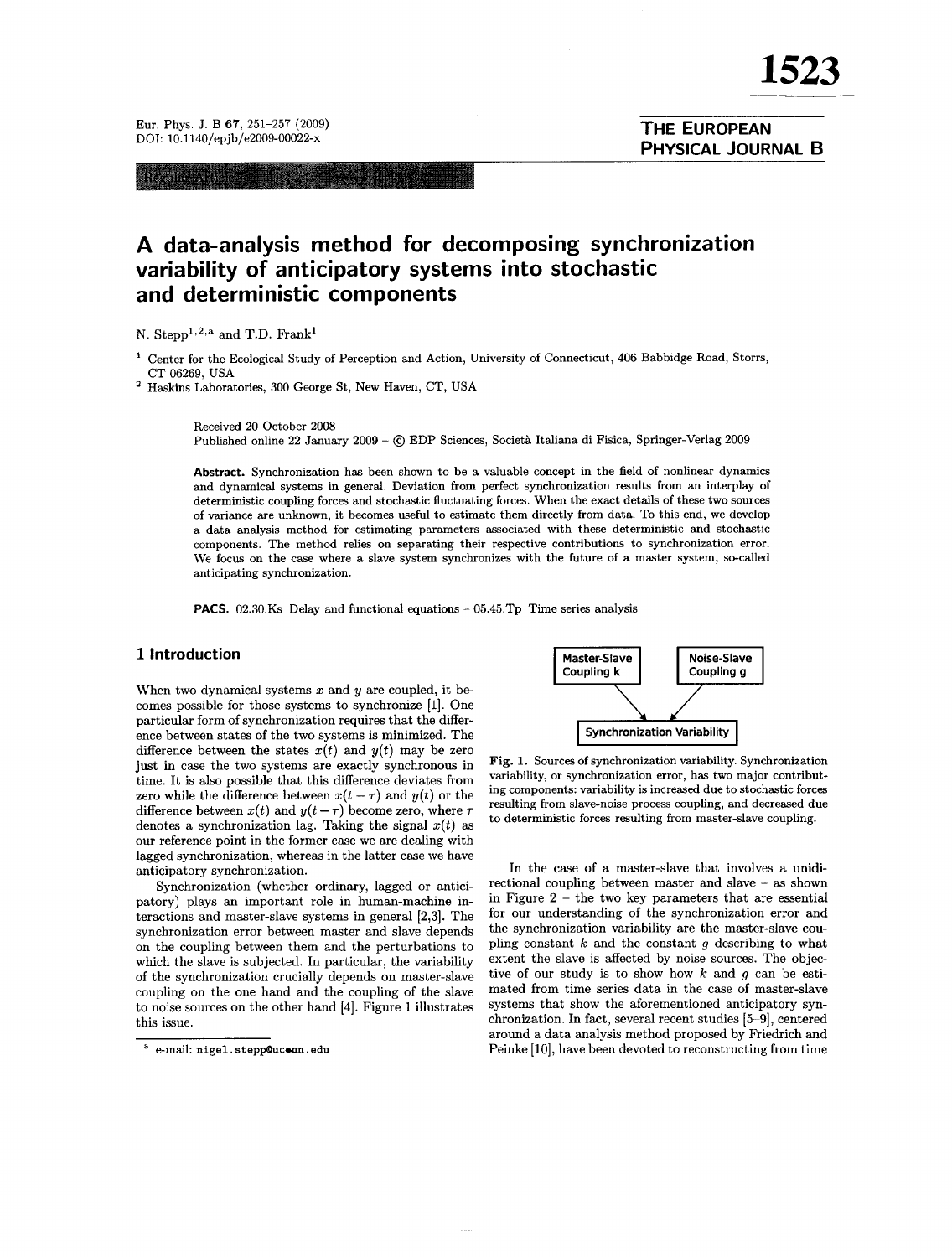

**Fig. 2.** Master-slave-noise coupling arrangement. Master-slave coupling parameter  $k$  and slave-noise coupling parameter  $g$  are shown here in their relative arrangment around the slave.

series, deterministic and stochastic components, here k and g. While ordinary and lagged synchronization have been studied in this context [11,12], the anticipatory case has not yet been addressed.

Synchronization in anticipatory systems, where the evolution of the slave precedes that of the master, has been examined in several previous studies [13–15]. The general form for one case of *anticipating synchronization* is

$$
\frac{d}{dt}\mathbf{x} = f(\mathbf{x})
$$

$$
\frac{d}{dt}\mathbf{y} = f(\mathbf{y}) + k(\mathbf{x} - \mathbf{y}_{\tau})
$$
(1)

where  $y_\tau$  is defined to be  $y(t - \tau)$ . In the synchronized state,  $\mathbf{y}(t)$  corresponds to  $\mathbf{x}(t+\tau)$  – the slave anticipating<sup>1</sup> the master.

In general, however, synchronization of anticipatory systems exhibits variability. That is, on average, the state of the slave at time t corresponds to the state of the master at time  $t + \tau$ , but at particular points in time the two states will differ by some amount. We will refer to this difference as the synchronization error. The variability of synchronization error has been investigated in both simulated and physical systems [4,15,16].

In equation (1) we layed out the general form for systems which exhibit anticipating synchronization. As noted, however, in general we expect a stochastic component. Therefore, a more correct system of study has the form

$$
\frac{d}{dt}\mathbf{x} = \mathbf{f}(\mathbf{x})
$$

$$
\frac{d}{dt}\mathbf{y} = \mathbf{f}(\mathbf{y}) + k(\mathbf{x} - \mathbf{y}_{\tau}) + g\,\mathbf{\Gamma}
$$
(2)

where **x**, **y** are *L*-dimensional state vectors (i.e. we have  $\mathbf{x} = (x_1, \ldots, x_L), \mathbf{y} = (y_1, \ldots, y_L), \mathbf{f}$  is a function, k a coupling matrix,  $\Gamma$  is a normalized fluctuating force, and q is a matrix of noise amplitudes. Finally,  $\tau$  denotes a delay, such that  $\mathbf{y}_{\tau}(t) = \mathbf{y}(t - \tau)$ .

Synchronization error, then, results from an interplay between both the coupling force between master and slave



**Fig. 3.** Anticipatory Synchronization Task. A dot oscillates at the top of a screen (solid arrows). A joystick controls the motion of a second dot at the bottom of the same screen (dashed arrows). The task consists of synchronizing the motion of the two dots by manipulating the joystick. If the effect of the joystick is delayed, however, then the oscillating dot must be anticipated for synchronization to take place.

and the fluctuating force acting only on the slave (see Fig. 1). In general, the error increases when the strength of the coupling force decreases. Likewise, the error increases when the strength of the fluctuating force increases. In other words, the degree of synchronization variability is determined by the strength of the master-slave coupling and the strength of the fluctuating force acting on the slave.

Therefore, the question arises: how can we quantify the impacts of these two forces? In Section 2 we will develop a time series analysis method that can be used to determine simultaneously from a given data set the strength of the coupling force between master and slave and the amplitude of the fluctuating force that acts on the slave. Our proposed data analysis methods will be applied to systems subjected to both natural boundary conditions and periodic boundary conditions.

Being able to determine these parameters can be useful for characterizing empirical data where the coupling strength (or mechanism) is not obvious. Consider, for example, an experimental setup such as the one described in Figure 3. The figure shows a typical example of a human operator interacting with a machine using a tool. In this example, the tool is a joystick, which the human operator uses to control an indicator on a display. The situation described here parallels the general dynamics of equation (2), however the values of k and g remain elusive. The data analysis method presented here provides a systematic way to determine the values of  $k$  and  $q$  from collected data.

## **2 Data analysis method**

Assuming collected time series data has been produced according to equation  $(2)$ , our task is to estimate k and g. We may work in time-discrete terms and assume that we have experimental observations **xn**, **y<sup>n</sup>** with a sampling interval  $\Delta$ . In this case, the time-discrete evolution is approximately given by

$$
\mathbf{x}_{n+1} = \mathbf{x}_n + \Delta \mathbf{f}(\mathbf{x})
$$
  

$$
\mathbf{y}_{n+1} = \mathbf{y}_n + \Delta \{ \mathbf{f}(\mathbf{y}) + k (\mathbf{x}_n - \mathbf{y}_{n-m}) \} + g \mathbf{w}_n
$$
 (3)

<sup>1</sup> In the context of human-machine interactions, anticipation is taken to be approximation of some future behavior, for instance by maintaining a negative phase relationship.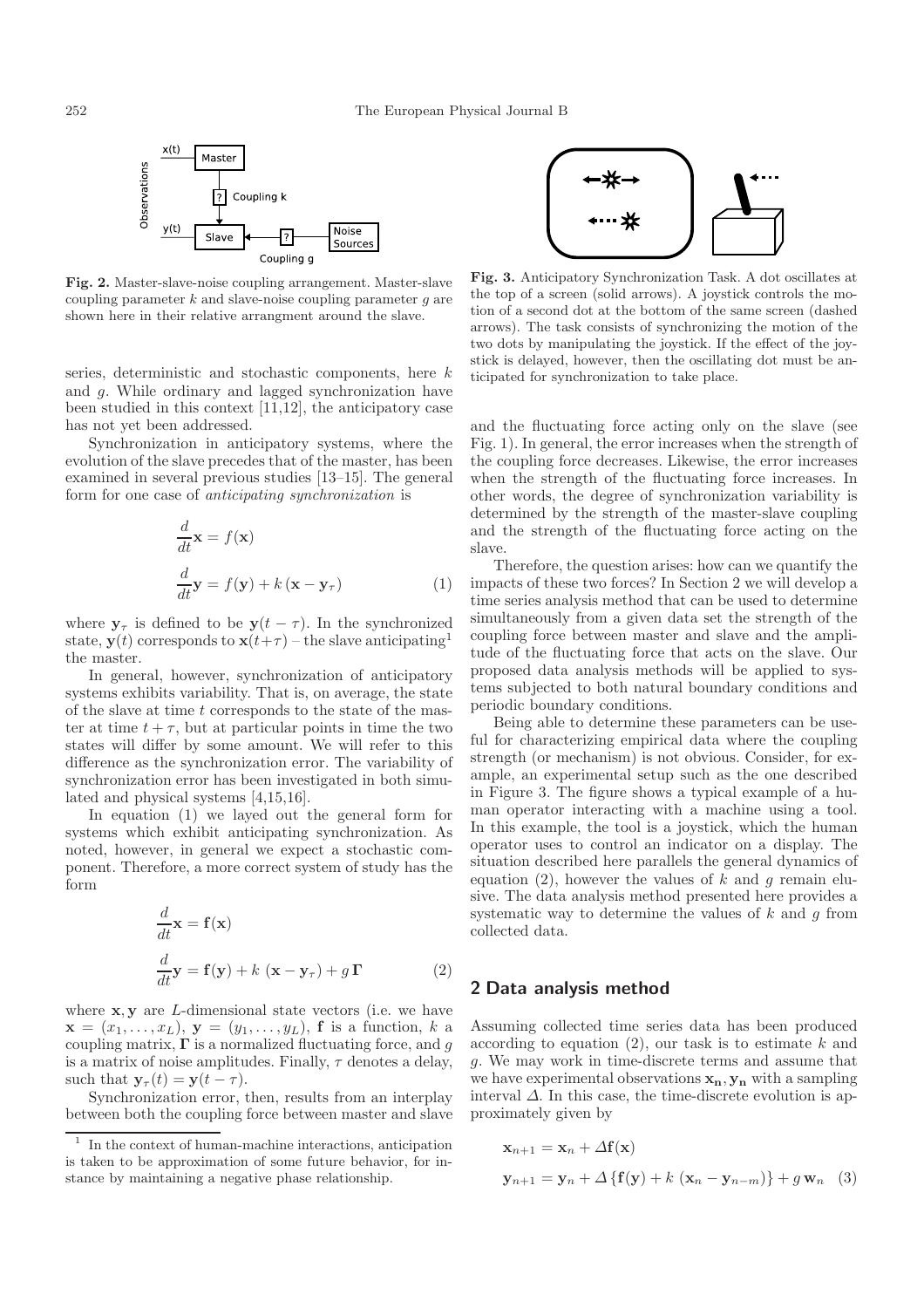where  $\mathbf{w}_n$  is a time-discrete fluctuating force that will be approximated by Gaussian random numbers with variance  $\Delta$  (i.e. by the increment of a multivariate Wiener process with variance  $n\Delta t$ ). And  $\tau = m\Delta$ . At issue is to determine m, k, and g from experimental data  $\mathbf{x}_n$ ,  $\mathbf{y}_n$ given that the function **f** and the sampling interval  $\Delta$  are known.

The magnitude of the delay,  $m$ , can be estimated if we make the assumption that our data has reached a steadystate of synchronization. If this is the case, the cross correlation of master and slave will be maximized at lag  $m$ , i.e.

$$
cov_{\mathbf{x},\mathbf{y}}(m) = \max(cov_{\mathbf{x},\mathbf{y}}(\tau))
$$
(4)

for lags  $\tau$ . This estimation of m will be accurate as long as the mean synchronization error approaches zero.

The similarity function [17] provides a second method for the estimation of  $\tau$ 

$$
S^{2}(\tau) = \frac{\langle [y(t+\tau) - x(t)]^{2} \rangle}{[\langle x^{2}(t) \rangle \langle y^{2}(t) \rangle]^{1/2}}.
$$
 (5)

Similar in form to a covariance,  $S^2$  is tailored so that it is minimum for the appropriate  $\tau$ . In similar fashion then, we choose  $m$  so that

$$
S^2(m) = \min(S^2(\tau))\tag{6}
$$

for lags  $\tau$ . Both methods should pick similar values for appropriate m.

Once the delay has been estimated, we turn to  $k$  and  $g$ . As a first step, we introduce

$$
\mathbf{u}_n = \mathbf{y}_{n+1} - \mathbf{y}_n - \Delta \mathbf{f}(\mathbf{y}_n) \tag{7}
$$

and

$$
\mathbf{z}_n = \mathbf{x}_n - \mathbf{y}_{n-m}.\tag{8}
$$

Then it follows that

$$
\mathbf{u_n} = \Delta k \, \mathbf{z}_n + g \, \mathbf{w}_n. \tag{9}
$$

We determine k from a linear regression analysis of  $\mathbf{u}_n$ with respect to  $z_n$ . We assume that g is a diagonal matrix with diagonal elements  $g_{ii}$ . We determine the parameters  $g_{ii}$  by computing the average

$$
g_{ii}^2 = \Delta^{-1} \langle (\mathbf{u_n} - \Delta k \, \mathbf{z}_n)_i^2 \rangle.
$$
 (10)

The linear coupling force in equation (2) can be regarded as the first expansion term of a Taylor expansion applied to a more general nonlinear coupling force. In line with this interpretation of the coupling force for a system subjected to natural boundary conditions, we consider systems subjected to periodic boundary conditions for which the coupling force is again given by the lowest nontrivial expansion term of an appropriate expansion. In the case of periodic systems, the expansion is a Fourier expansion and the lowest order term corresponds to a sine function.

Consequently, we consider next anticipatory systems subjected to periodic boundary conditions that assume the form

$$
\frac{d}{dt}\mathbf{x} = \mathbf{f}(\mathbf{x})
$$
\n
$$
\frac{d}{dt}\mathbf{y} = \mathbf{f}(\mathbf{y}) + k \begin{pmatrix} \sin(x_1 - y_{1,\tau}) \\ \cdots \\ \sin(x_L - y_{L,\tau}) \end{pmatrix} + g \mathbf{\Gamma}.
$$
\n(11)

The preceding analysis can be applied to this kind of system as well. To this end, we need to replace equation (8) by

$$
\mathbf{z}_n = \begin{pmatrix} \sin(x_1 - y_{1,\tau}) \\ \vdots \\ \sin(x_L - y_{L,\tau}) \end{pmatrix} . \tag{12}
$$

## **3 Examples**

In the following examples, we apply the method to several oscillatory systems. In general, oscillation is not required for the method to work, however oscillatory systems are of particular importance for a range of tasks including industrial human-machine interactions.

#### **3.1 Harmonic oscillatory source**

We consider a slave that anticipates a harmonic oscillating source such that the evolution equations are given by

$$
\frac{d}{dt}x = \omega
$$
\n
$$
\frac{d}{dt}y = \omega + k\sin(x - y_{\tau}) + \sqrt{Q}\Gamma(t)
$$
\n(13)

where  $x(t), y(t) \in [0, 2\pi]$  are the running phase of master and slave, respectively.

Such a system may reflect an experimental situation in which participants are asked to track a harmonic oscillating target by maintaining zero relative phase, see Figure 3. In this setup, there is a delay induced between a participant's motion and the effect of that motion on the screen. This delay makes it necessary that the participants anticipate the master signal in order to synchronize with it. A simulation of equation (13) is shown in Figure 4. As is evident in the figure, the slave system has synchronized with the future of the master system.

As mentioned in the introduction we expect that the variances in general decrease as a function of  $k$  and increase with Q. In order to study the dependency of the variance on  $k$  and  $Q$  for illustrative purposes we prefer to replace k with  $1/k$ . Then, we expect that the variance is a monotonically increasing function of both parameters  $1/k$  and Q. The variance of the synchronization error as a function  $1/k$  and Q for a fixed delay  $\tau$  is shown in Figure 5.

In order to evaluate the method's performance, equation  $(13)$  is simulated at several values of k and Q. For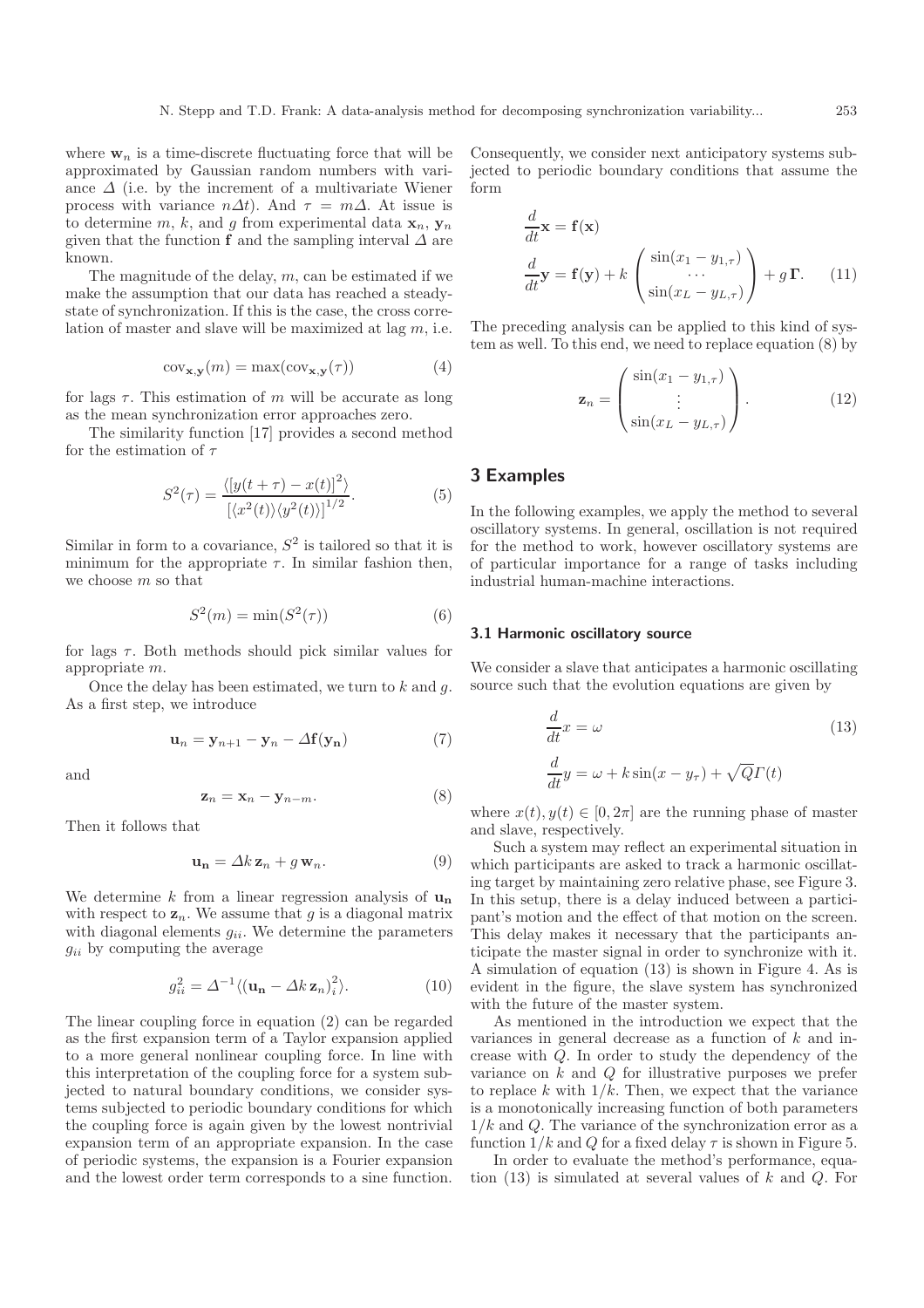

**Fig. 4.** Simulation of a harmonically oscillating master (solid) and slave (dashed) in (a) low and (b) high noise conditions. For the low noise condition,  $Q = 0.1$ , otherwise  $Q = 20$ .



**Fig. 5.** Variance of the synchronization error  $e(t) = y(t-\tau)$  –  $x(t)$  as a function of  $1/k$  and Q.

each resulting time series, the method results in a pair of k and Q estimates. These estimates are summarized in Figure 6.

The plots show that estimates of  $k$  vary directly with the simulated values, while having no appreciable dependence on Q. Similarly, estimates of Q vary directly with simulated values, with no dependence on  $k$ . In short, Figure 6 reveals that the estimated  $k$  and  $Q$  values are approximately equivalent to the original k and Q values used to generate the data.

#### **3.2 Nonharmonic oscillatory source**

If the oscillations of master and slave are non-harmonic, then the running phase will increase nonlinearly as a function of time. Let us consider a system in which the phase dynamics slows down close to 0 and 180 degrees and speeds up at 90 and −90 degrees. A master-slave system exhibiting such as behavior is defined by

$$
\frac{d}{dt}x = \omega - \delta \sin(2x)
$$
\n
$$
\frac{d}{dt}y = \omega - \delta \sin(2y) + k \sin(x - y_{\tau}) + \sqrt{Q}\Gamma(t)
$$
\n(14)

with  $\delta > 0$ . A simulation of this model is shown in Figure 7. The variance of the synchronization error as a function of the parameter  $1/k$  and Q is shown in Figure 8. Again, the slave has synchronized with the master such that it maintains a negative relative phase relationship.

We applied the data analysis method to computer generated data sets. The results, shown in Figure 9, again show that estimates of  $k$  and  $Q$  agree with simulated values, while lacking dependence on one another.

#### **3.3 Chaotic systems**

The oscillation of the master and slave may go beyond being merely non-harmonic; oscillations may be chaotic as well. A standard chaotic oscillator we may consider is the Rössler system [18]

$$
\frac{d}{dt}x_1 = -x_2 - x_3
$$
  
\n
$$
\frac{d}{dt}x_2 = x_1 + ax_2
$$
  
\n
$$
\frac{d}{dt}x_3 = b + x_3(x_1 - c).
$$
\n(15)

In order to simplify notation, let  $f_R(x)$  denote the function mapping the 3-dimensional state vector  $x$  to equation (15).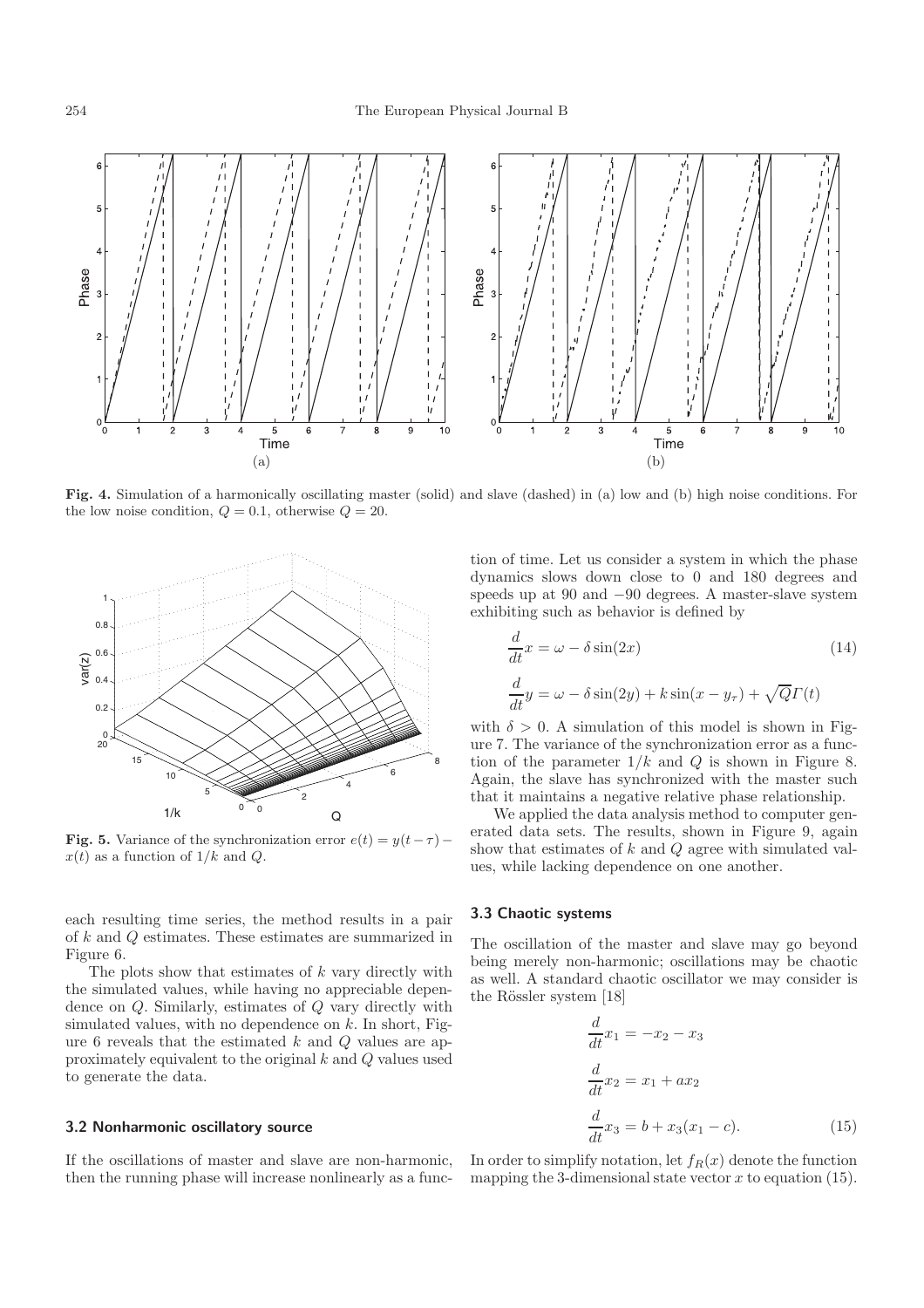

**Fig. 6.** Parameters k (left panel) and Q (right panel). Reconstructions versus originals for several parameters delays τ.



**Fig. 7.** Simulation of a nonharmonically oscillating master (solid) and slave (dashed) in (a) low and (b) high noise conditions. For the low noise condition,  $Q = 0.1$ , otherwise  $Q = 20$ .



**Fig. 8.** Variance of the synchronization error  $e(t) = y(t-\tau)$  –  $x(t)$  as a function of  $1/k$  and  $Q$ .

In this way, we may retain familiar notation defining the master-slave system

$$
\frac{d}{dt}x = f_R(x) \tag{16}
$$
\n
$$
\frac{d}{dt}y = f_R(y) + k(x - y_\tau) + \sqrt{Q}\Gamma,
$$

where  $k$  is an appropriate coupling matrix.

A simulation of this model is shown if Figure 10. The variance of the synchronization error as a function of the parameters  $k$  and  $Q$  is shown in Figure 11.

We applied the data analysis method to computer generated data sets. The results are shown in Figure 12. Interestingly, the variability of a chaotic time series works to the method's advantage. Again, the estimate of  $\boldsymbol{k}$  shows no dependence on  $Q$ , but near perfect correspondence to  $k$ .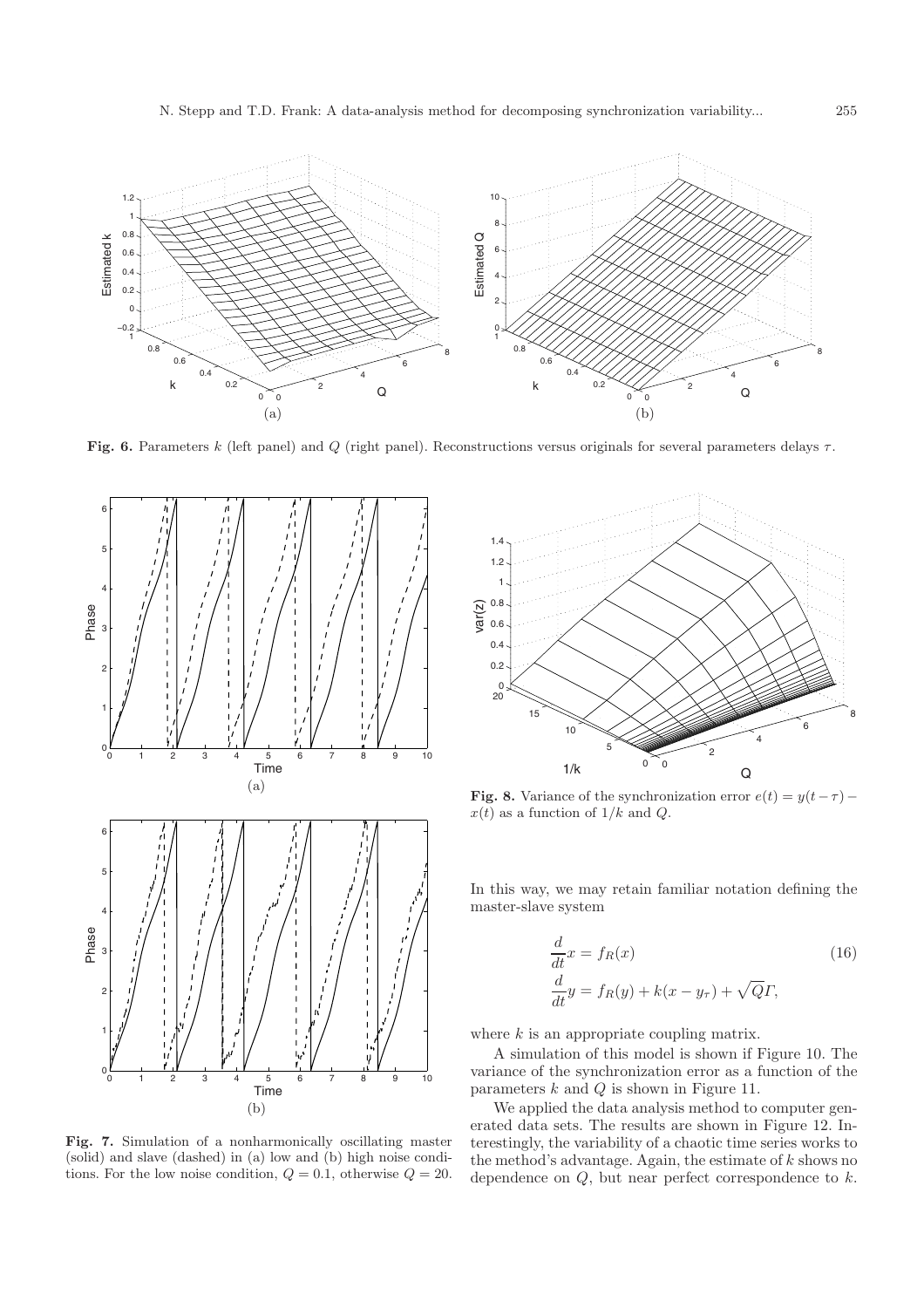

**Fig. 9.** Parameters k (left panel) and Q (right panel). Reconstructions versus originals for several parameters  $\delta$ .



**Fig. 10.** Simulation of a chaotically oscillating master (solid) and slave (dashed) in (a) low and (b) high noise conditions. For the low noise condition,  $Q = 0.1$ , otherwise  $Q = 20$ .



**Fig. 11.** Variance of the synchronization error  $e(t) = y(t \tau$ ) –  $x(t)$  as a function of 1/k and Q.

Likewise, the estimate of  $Q$  is independent of  $k$ , but corresponds to Q.

# **4 Conclusions**

The method developed above allows characterization of experimental data in cases where components can be described as equation (2). This situation obtains, for instance, whenever one system (so-called slave) is following a signal while overcoming some delay. This situation is exemplified in Figure 3. We expect that error in synchronization is a window into the dynamical particulars of the system which has produced a particular time series. Specifically, synchronization error depends on the coupling between slave and master on the one hand, and the coupling of slave to noise sources on the other. Therefore, we only arrive at an understanding of synchronization error